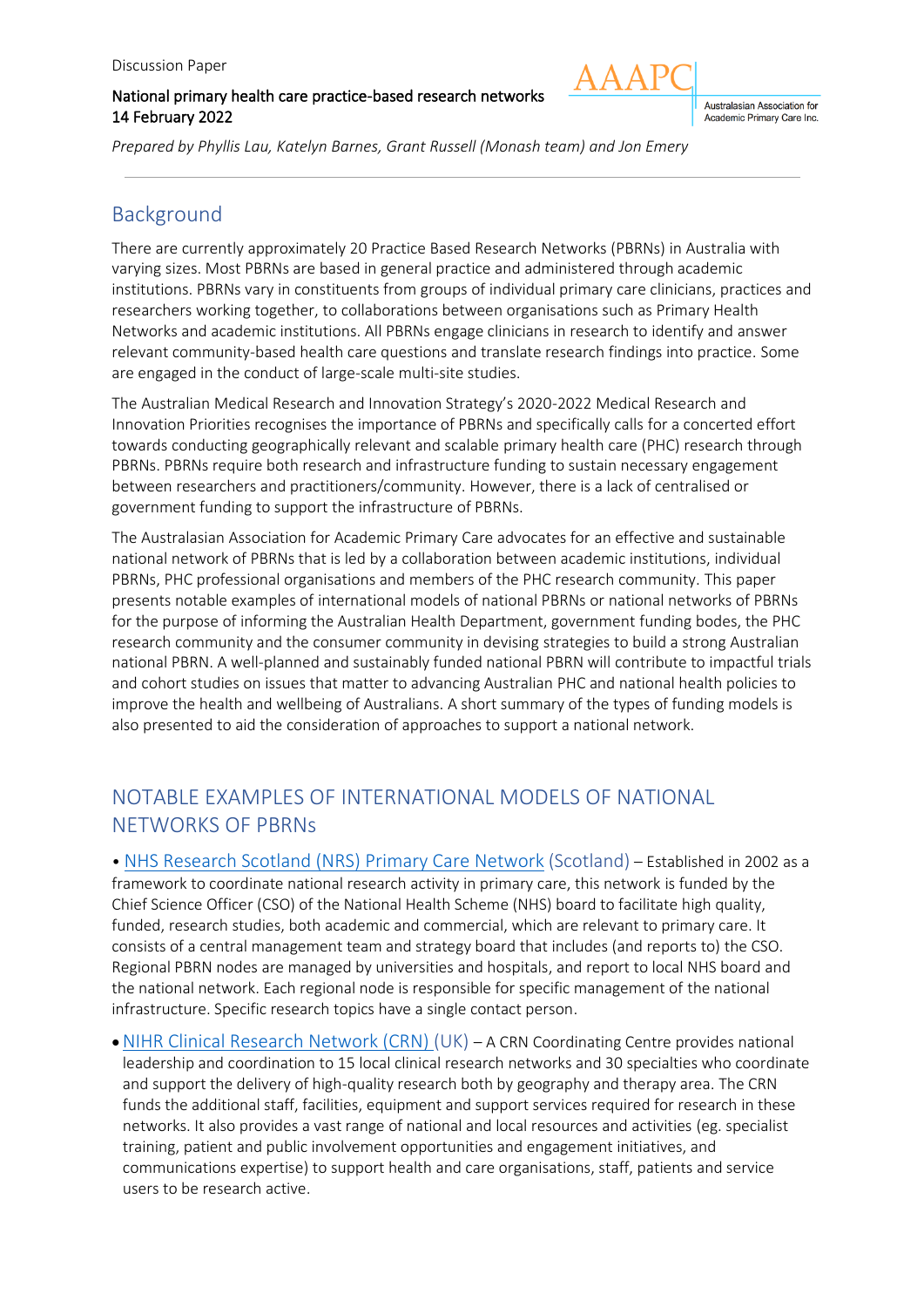• [The National Dental PBRN](https://www.nationaldentalpbrn.org/) (USA) – This is a consortium of participating practices and dental organizations committed to dental research. The national network has an administrative body that sits under and receives funding from the National Institute of Dental and Craniofacial Research (NIDCR), part of the US National Institutes of Health (NIH).

• [Pediatric Research in Office Settings](https://www.research.chop.edu/pediatric-research-in-office-settings) (PROS) (USA) – Founded in 1986, PROS is the American Academy of Pediatrics' (AAP) PBRN. The Academy invested in a national network through establishing a taskforce that identified and connected key researchers and existing local PBRNs to Academy "PBRN chapter coordinators" [volunteers]. AAP national office manages the PBRN day to day organisation. Key staff includes a PBRN director and two 2 Academy directors, and the PBRN steering committee includes Academy board representatives. The PBRN Steering committee then liaises with chapters and principle investigators (PIs) who then coordinate practice-based research.

• [AHRQ Primary Care PBRNs](https://www.ahrq.gov/research/findings/factsheets/primary/pbrn/index.html) (USA) – This is a network of networks funded by the Agency for Health Research and Quality (AHRQ) in recognition of this work and its ability to improve the health of all Americans, and the potential of these networks to engage clinicians in quality improvement activities. AHRQ provides funding for local sized PBRNs, coordinates annual conference for the PBRNs and PBRN-related webinars, and serves as a repository for PBRN research.

• [CHEERS \(Creating Healthcare Excellence through Education and Research\)](https://headnecksurgery.duke.edu/research/clinical-research/cheer-clinical-research-network) (USA) –

This clinical research network, funded by the NIH, is created by the Duke Department of Head and Neck Surgery & Communication Sciences and the Duke Clinical Research Institute. It centres around alliances between academic institutions and community practitioners, bringing high-quality, largescale, multi-centre clinical research opportunities in all disorders within otolaryngology to providers across the country. It is led by university professors with minimal dedicated organisational staff.

• HelseOmsorg21 (HO21) [\(Health Care 21\)](https://www.helseomsorg21.no/) (Norway) – Established in 2013 by the Ministry of Health and Care Services), the goal of HO21 is to contribute to 3 objectives: good public health, groundbreaking research, and business development and national economic development. The HO21 Council was appointed in 2015 to facilitate collaborations between key stakeholders. Part of its strategy is to build health care research networks outside of hospitals. Plan is to develop local research networks and have those feed into a national research network council.

#### NOTABLE EXAMPLES OF AUSTRALIAN MODELS OF LARGE-SCALE **NETWORKS**

There is currently no national PBRN or national networks of PBRNs in Australia. Below are examples of Australian networks funded for specific purposes. PARTNER, a national rural network that will build on existing PBRNs in five states will be launched in March 2022.

- [Australian Sentinel Practices Research Network \(ASPREN\)](https://aspren.dmac.adelaide.edu.au/) Established in 1991 by the Royal Australian College of General Practitioners, this is a network of sentinel general practitioners and nurse practitioners who report de-identified information on Influenza like illness and other conditions seen in general practice. ASPREN is currently funded by the Commonwealth Department of Health and directed through the Discipline of General Practice at The University of Adelaide. ASPREN is not a PBRN. Data is used for infectious disease surveillance and general practice research.
- [ASPirin in Reducing Events in the Elderly \(ASPREE\)](https://aspree.org/aus/) and ASPREE-XT (ASPREE –

[eXTension\)](https://aspree.org/aus/) – ASPREE, funded primarily from the US and Australian governments (eg. NIH, NHMRC), is a randomised, blinded, placebo-controlled clinical trial of low-dose aspirin in healthy older adults conducted in general practices in several Australian states. ASPREE-XT, funded by NIH, is an ongoing, follow-up observational study to investigate long-lasting effects of low-dose aspirin on disease, such as cancer. Both ASPREE and ASPREE-XT are clinical trials, not PBRNs.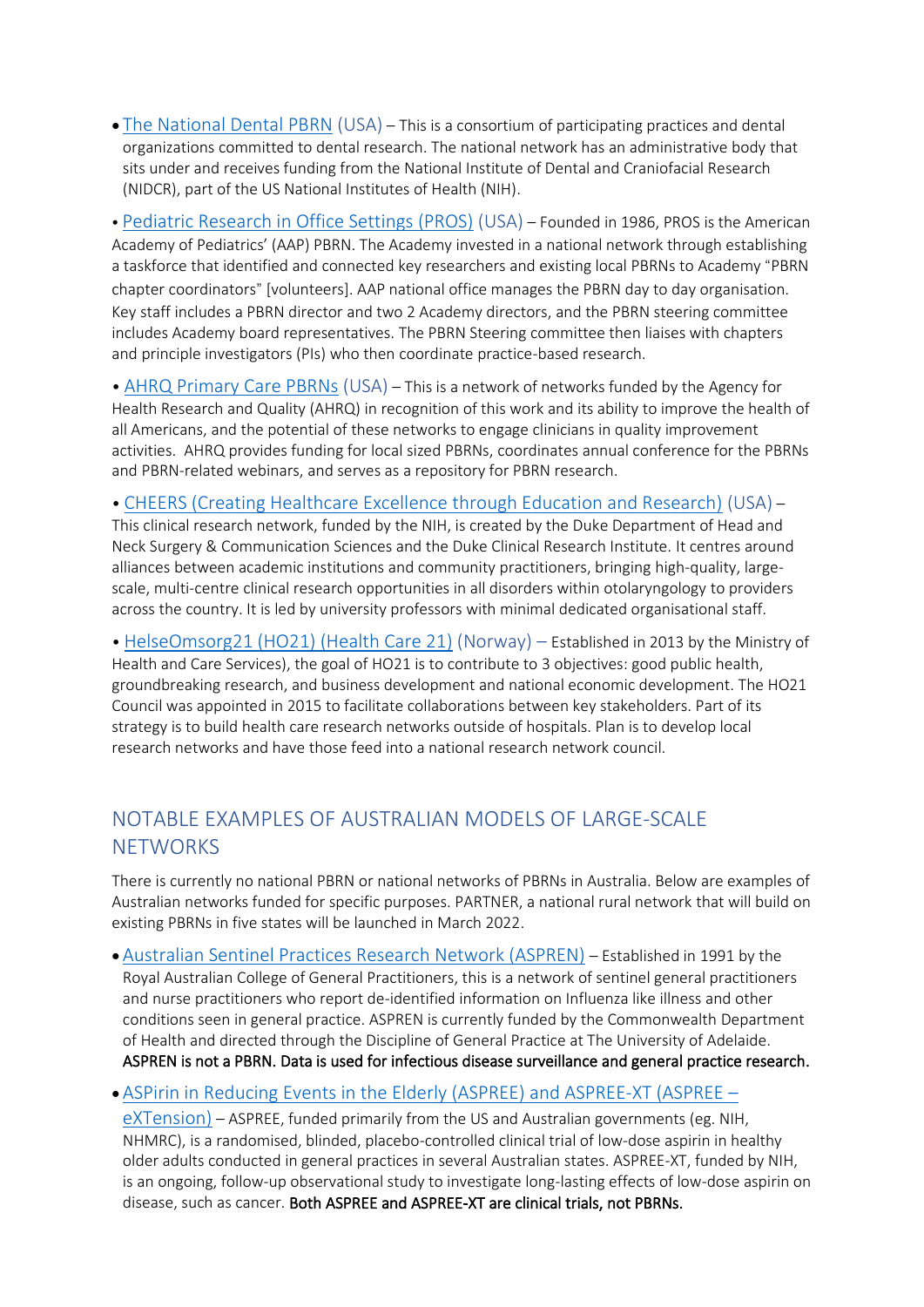- [National Prescribing Service \(NPS\) MedicineInsight](https://www.nps.org.au/medicine-insight) MedicineInsight is managed by NPS MedicineWise with funding from the Commonwealth Department of Health to support post-market surveillance of medicines. The key function of this primary care quality improvement program is as data custodian to extract of de-identified data from GP medical records and implement governance processes to enable researchers to access the data to answer specific research questions .
- PARTNER Rural Primary Care Trials Network Funded recently by MRFF Rural, Regional and Remote Clinical Trial Enabling Infrastructure Program, this national rural primary care trials network will be launched in March 2022 and will build on existing PBRNs in five states to create infrastructure to support clinical trials in rural general practice. A national and five state coordinators are funded for local practice engagement and education, an electronic trial recruitment tool which integrates with the GP electronic medical record, and a data extraction tool to collect outcome data. A national Steering Group is being established to oversee its governance and establish methods of engagement with external researchers who wish to access the network. PARTNER is a collaboration between five academic institutions and has been funded for five years. It represents a potentially scalable model for an Australian PBRN.

## TYPES OF NATIONAL PBRN FUNDING MODELS

As identified in the examples above and in an extensive literature review from Monash University, several funding models exist to support the functioning of a national network of PBRNs. Different types of funding are required to ensure appropriate infrastructure at the national level, and research capacity at individual PBRN and cross network level.

- Dedicated funding for building and maintaining PBRN infrastructure combined with long-term funding commitment to build research capacity and fund primary care research studies that use the PBRN research infrastructure (Genel et al. 2003; Cole et al. 2014).
- Dedicated and ongoing funding from national agencies, national professional organisations or health organisations, and international governing bodies (e.g., the National Cancer Institute (NCI), the Agency of Healthcare and Research Quality (AHRQ) and the Centers for Disease Control and Prevention) (Lanier et al. 2008).
- Development of business cases for research and quality improvement activities (Dania et al. 2021). This funding supports local activities that contribute to a functional national network of PBRNs, but does not support the infrastructure required to connect and support a national network of PBRNs.
- Voluntary financial or service contributions from members. This method is known to be unsustainable, largely relying on the passion of individuals and relationships between individual researchers and clinicians.
- Funds to pay for data extraction and acquisition costs. This funding supports project work that contributes to a functioning PBRN, though does not support the ongoing infrastructure costs required to connect and support a national network of PBRNs.
- Funding for a part-time research person to support local practice engagement (Hoffman et al. 2015).

#### **CONCLUSION**

Overall, funding for existing national PBRN networks is most often supported by substantial long-term funding from national government for infrastructure, including local PBRN coordinators, and governance of national PBRNs. In addition, support from organisational bodies and funding towards specific research and quality improvement activities are critical for growing capacity of the national and local PBRNs and disseminate findings through the national PBRN network.